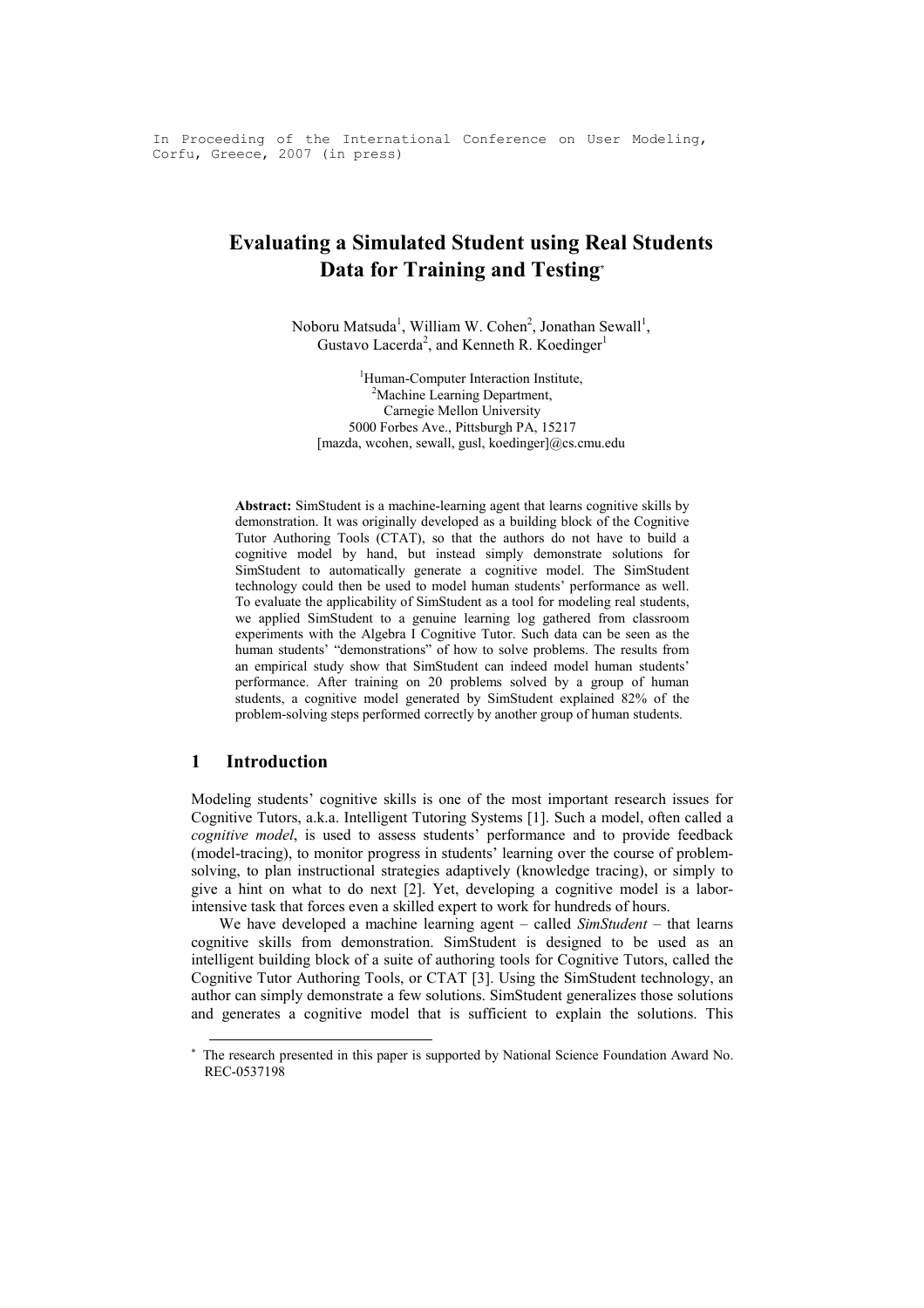cognitive model is then plugged into a Cognitive Tutor as the knowledge base for model-tracing. This way, the authors are relieved from the burden of building a cognitive model by hand.

The goal of the SimStudent project is twofold: on the engineering side, we investigate whether SimStudent facilitates the authoring of Cognitive Tutors. On the user modeling side, we explore whether the SimStudent helps us advance studies in human and machine learning.

As a step towards the first goal, we have tested SimStudent on several domains including algebra equation solving, long division, multi-column multiplication, fraction addition, Stoichiometry (chemistry), and Tic-Tac-Toe. So far, SimStudent showed a reasonable and stable performance on those test domains [4].

The goal of this paper, as an attempt to address the second goal mentioned above, is to see whether SimStudent actually models cognitive skills acquired by human students during learning by solving problems. To address this issue, we apply SimStudent to the student-tutor interaction log data (i.e., the record of activities collected while human students were learning with a computer tutor) to see whether SimStudent is able to learn the same cognitive skills that the human students learn. In other words, we consider the human students' learning log as the "demonstrations" performed by individual human students. We then train SimStudent with these demonstrations and have it learn cognitive skills. If SimStudent indeed learns cognitive skills in this way, then we would further be able to use SimStudent to investigate human students' learning by analyzing cognitive models generated by SimStudent as well as their learning processes.

The fundamental technology that supports SimStudent is inductive logic programming [5] and programming by demonstration [6]. There are studies on using a machine-learning technique for cognitive modeling and educational tools. Some studies use a machine-learning agent to learn domain principles, e.g., [7]. Some applied a machine-learning technique to model human students' behavior [8, 9], or to assess instructions [10]. Probably the most distinctive aspect of SimStudent developed for the current study is that it generates human-readable (hence editable) production rules that model cognitive skills performed by humans.

The outline of the paper is as follows. We first introduce the Cognitive Tutor that the human students used in the classroom. This gives a flavor of how human students "demonstrated" their skills to the Cognitive Tutor. We then explain how SimStudent learns cognitive skills from such demonstrations. Finally, we show results from an evaluation study on the applicability of SimStudent to the genuine student-tutor interaction log data.

## 2 Algebra I Cognitive Tutor

The Algebra I Tutor is a Cognitive Tutor developed by Carnegie Learning Inc. This tutor is used in real classroom situations for high school algebra at about 2000 schools nationwide in the United States [11]. For the current study, we use human students' log data collected from a study conducted in a high school in an urban area of Pittsburgh. There were 81 students involved in the study. The students used the Cognitive Tutor individually to learn algebra equation solving. There were 15 sections taught by the tutor, which covered most of the skills necessary to solve linear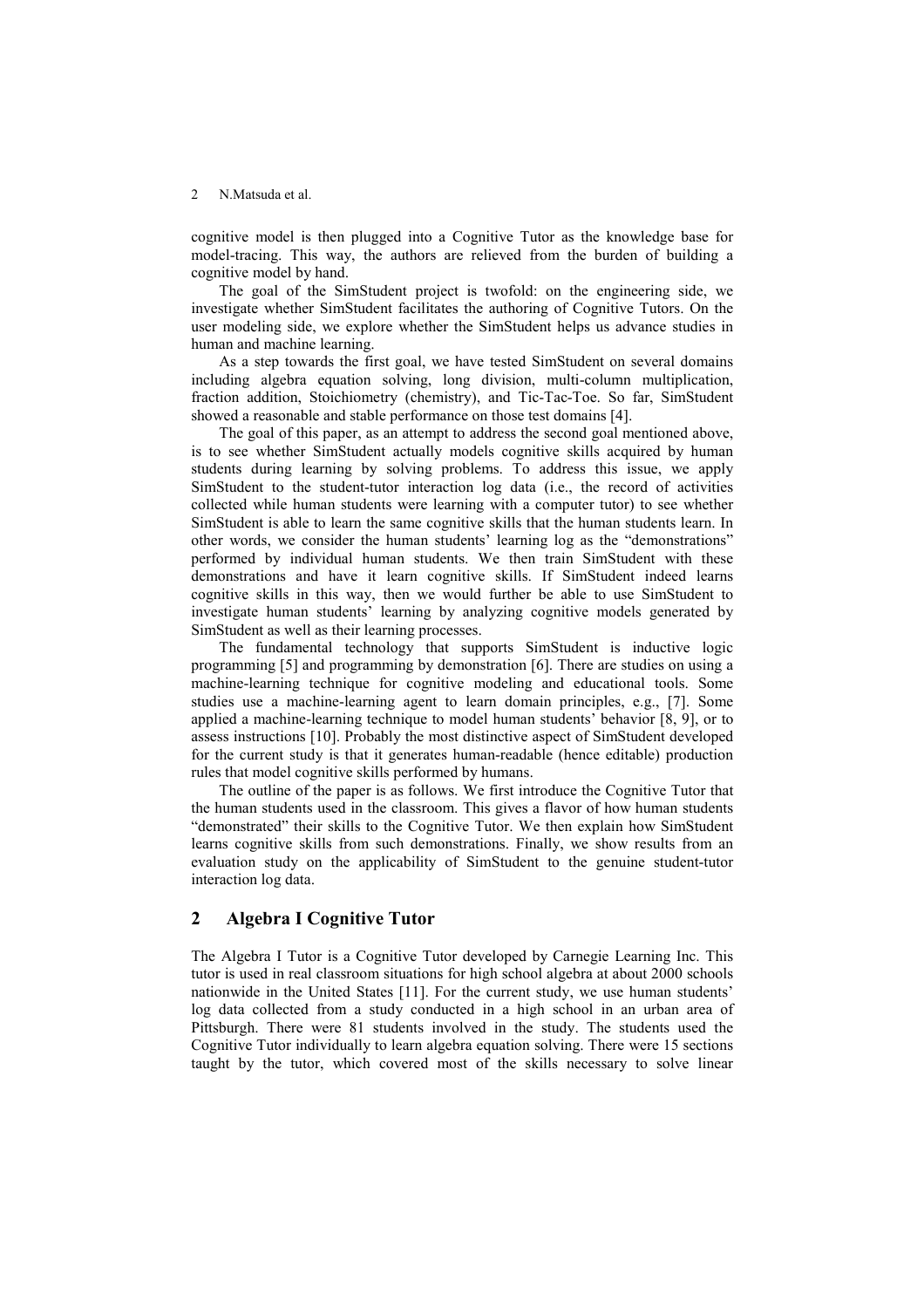equations. In this paper, we only use the log data collected through the first four sections. The equations in these introductory sections only contain one unknown and the form of equation is  $A+B=C+D$  where A, B, C, and D are monomial terms (e.g., a constant R or Rx where R is a rational number).

The tutor logged the students' activities in great detail. For the current study, however, we only focus on the *problem-solving steps*, which are slightly different from equation-transformation steps. Explanations follow.

There are two types of problem-solving steps: (1) an action step is to select an algebraic operation to transform an equation into another (e.g., "to declare to add  $3x$  to the both sides of the equation"), and  $(2)$  a type-in step is to do a real arithmetic calculation (e.g., "to enter  $-4$  as a result of adding 3x to  $-4-3x$ "). By performing these problem-solving steps, a given equation is transformed as follows: a student first selects an action and then applies it to both sides of the equation. For example, for an equation shown in Fig. 1 (a), the student first selected "Add to both sides" from the pull down menu (b), which in turn prompts the student to specify a value to add (c). This completes the first problem-solving step, which by definition is an action step. The student then enters the left- and right-hand sides separately. The Fig. 1 (d) shows a moment at which the student had just typed-in the left-hand side. Thus, entering a new equation is completed in two problem-solving steps, which are both type-in steps. In sum, three problem-solving steps correspond to a single equation-transformation step that transforms an equation into another. Sometimes, however, the tutor carries out the type-in steps for the student, especially when new skills have just been introduced.



Fig. 1. Screen shot from the Algebra I tutor

As mentioned above, when a student performs a problem-solving step, the tutor provides immediate feedback on it. This is possible because the tutor has a cognitive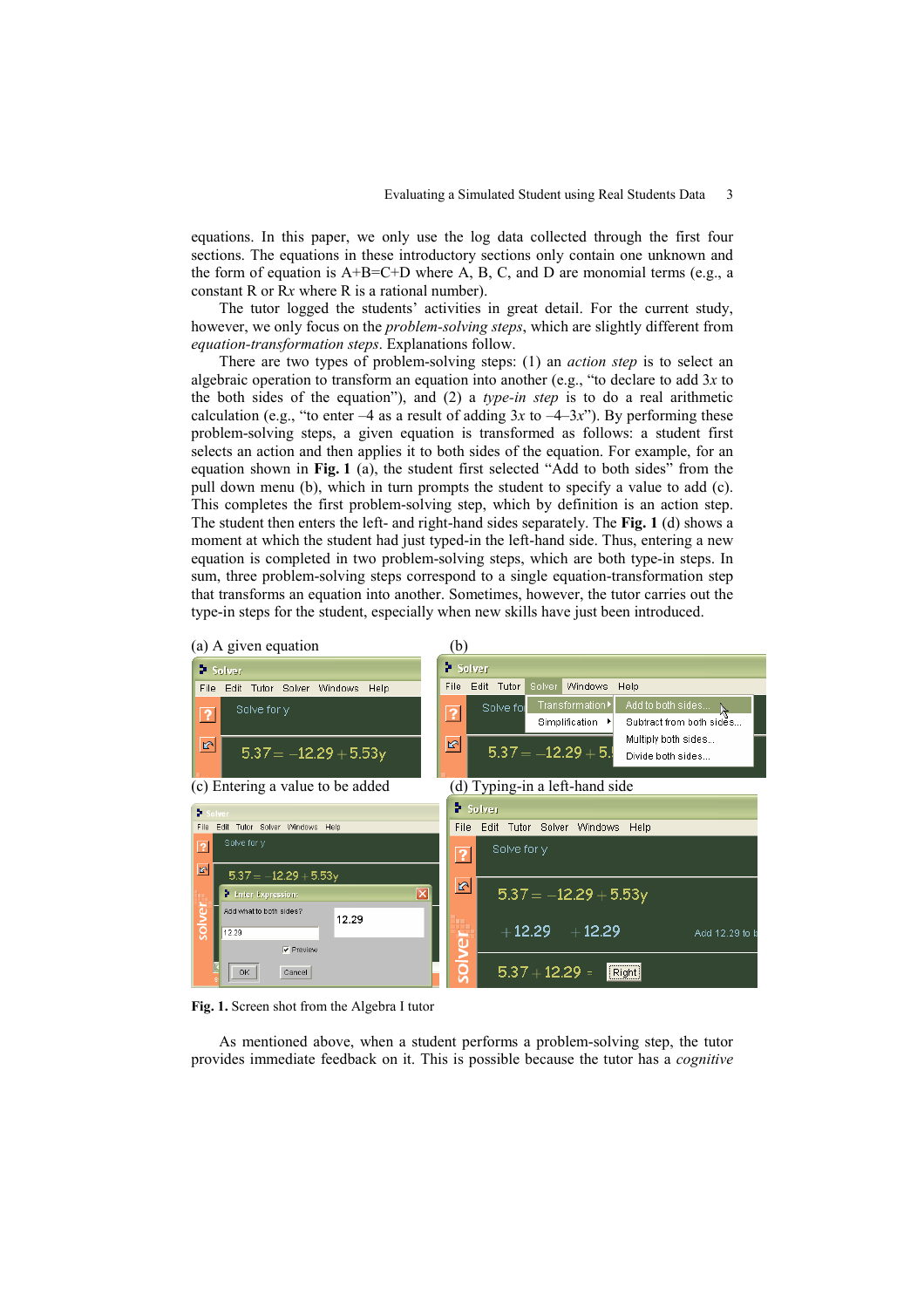model of the target cognitive skills, represented as a set of production rules. Since a cognitive model usually contains production rules not only for correct steps, but also for incorrect steps, the tutor can provide situated feedback on typical errors. The student can also ask for a hint (by pressing the [?] button on the left side of the tutor window) when he/she gets stuck.

Every time a student performs a step, the tutor logs it. The log contains, among other things, (1) the equation on which the step was made, (2) the action taken (either the name of the algebraic operation selected from the menu for an action step, or the symbol "type-in" for a type-in step), (3) the value entered (e.g., the value specified to be added to the both sides for the "add" action mentioned above, or the left- and righthand side entered for the type-in steps), and (4) the "correctness" of the step, which is either "correct" (in case the student's steps is correct), "error" (the student's steps is incorrect), or "hint" (when the student asked a hint).

# 3 Overview of SimStudent

This section is a brief overview of SimStudent. We first explain how SimStudent learns cognitive skills from demonstration. The double meaning of "demonstration" in the current context will then be explained – a demonstration by an author who is building a Cognitive Tutor, and a "demonstration" in a learning log made by human students. We then explain briefly how SimStudent learns a cognitive model. Due to the space limitation, we do not provide details of the learning algorithms. See [12] for more details.

## 3.1 Cognitive modeling with SimStudent

Fig. 2 shows a sample interface for a Cognitive Tutor to teach algebra equation solving. In this particular tutor, equationsolving steps are represented in a simple table with three columns. The first two columns represent the left-hand side (LHS) and the right-hand side (RHS) of an equation (e.g.,  $41.72y + 87 = 34.57$ ). The third column represents the name of Fig. 2. A tutor interface for algebra equation a skill applied to transform an equation into another. In this tutor, an equation is

| Student Interface<br>Student |               |            |               |  |  |  |  |  |  |
|------------------------------|---------------|------------|---------------|--|--|--|--|--|--|
|                              | <b>LHS</b>    | <b>RHS</b> | Skill Operand |  |  |  |  |  |  |
|                              | $41.72y + 87$ | 34.57      | subtract 87   |  |  |  |  |  |  |
|                              | 41.72y        | 34.57-87   | clt           |  |  |  |  |  |  |
|                              |               |            |               |  |  |  |  |  |  |

solving.

transformed with three problem-solving steps that are (1) to specify a skill, e.g., "subtract 87" from both sides,  $(2)$  to enter LHS, e.g., "41.72y", and  $(3)$  to enter RHS, e.g., "34.57–87."

A step is modeled with a tuple representing what was done where. The what-part is further decomposed into an *action* taken and a value *input* by the action. The where part is called selection because it is an element of the user interface that the demonstrator selected to do some action on. In summary, a problem-solving step is represented with a tuple <selection, action, input>. For example, when the demonstrator inputs "41.72y" into the LHS on the 2nd row, the tuple reads <C1R2, 41.72y, Fill in cell> where C1R2 represents a cell at the 1st column in the 2nd row.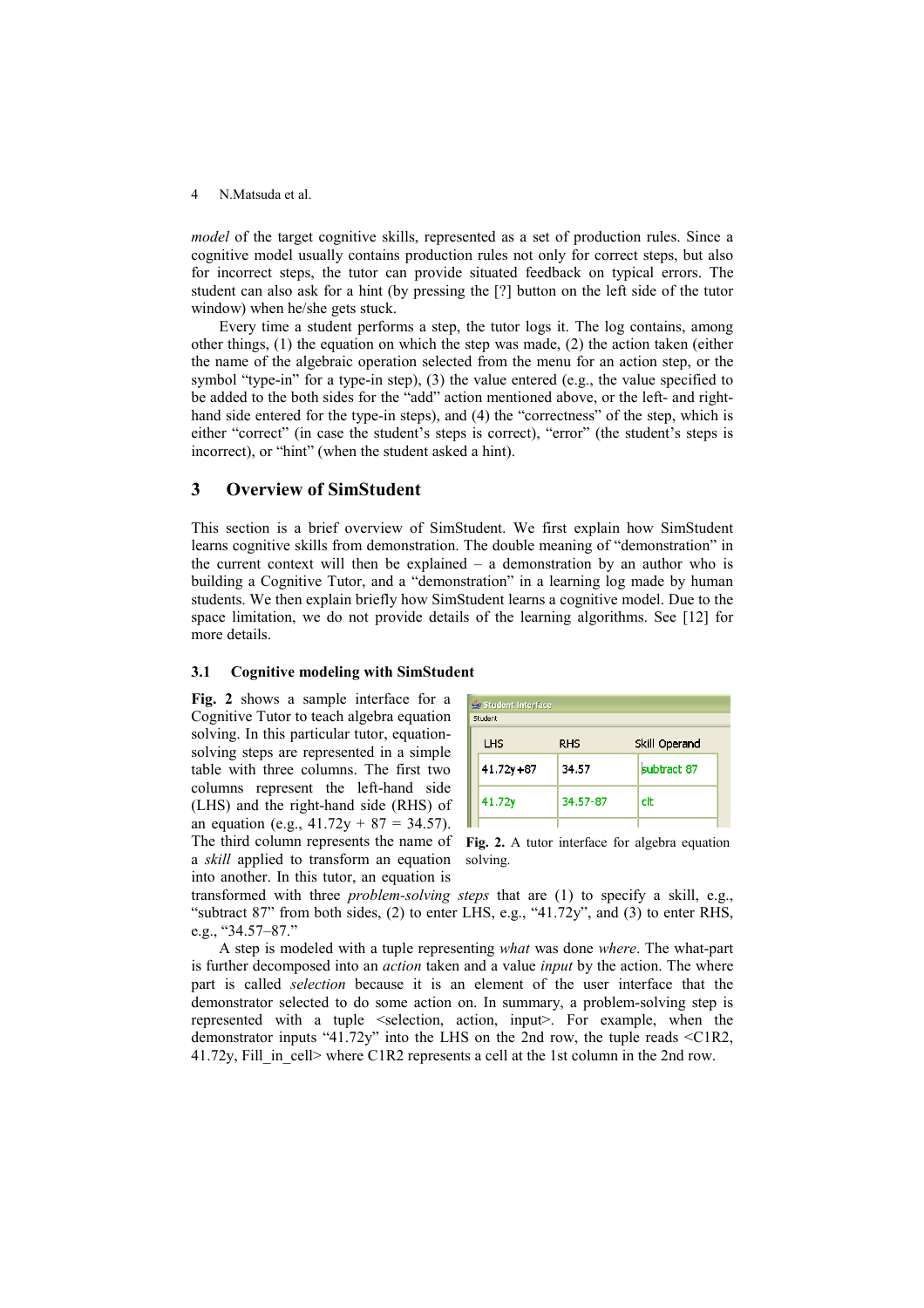SimStudent learns a single production rule for each of the problem-solving steps demonstrated. The demonstrator must specify two things when demonstrating a problem-solving step; (1) the *focus of attention*, and (2) the *skill name*. The focus of attention is a set of previous selections or the given equation. For example, in Fig. 2, the first problem-solving step, which is to enter "subtract 87," requires two elements, " $41.72y+87"$  and "34.57," as the focus of attention. The *skill name* must be unique for unique steps and consistent throughout the demonstration. In the above example, the skill to enter "subtract 87" is called "subtract," and the skill to enter "41.72y" and "34.57-87" is "subtract-typein." The actual value entered (e.g., "subtract 87") is called an "input."

#### 3.2 Learning algorithm

Production rules are represented in the Jess production rules description language [13]. A production rule used in the Cognitive Tutors consists of three major parts: (1) WME-paths, (2) feature conditions, and (3) an operator sequence. The first two components construct the left-hand side of a production rule, which specifies which elements of the interface are involved in the production rule, and what conditions should hold about those elements in order for the production rule to be fired. The operator sequence constitutes the right-hand side actions of the production rule, which specifies what should be done with the interface elements to make the "input" value of the step (see the definition of the tuple in section 3.1).

SimStudent utilizes three different learning algorithms to learn three components (the WME-path, the feature conditions, and the operator sequence) separately. An example would best explain how. Suppose a step is demonstrated and named as N. Also suppose that this is the k-th *instance* of demonstration for the skill N. Let's denote this as  $I(N,k)$ . Let's assume that the skill N requires two elements as focus of attention, and we denote them as  $\langle F^{N,k_1}, F^{N,k_2} \rangle$ , the elements of focus of attention for the k-th instance of the skill N.

The WME-path is a straightforward generalization of the focus of attention. The elements specified in the focus of attention are elements on the tutor interface. They can thus be uniquely identified in terms of their "location" in the interface. Suppose, for example, that the first element of focus of attention in the j-th instance of the skill N,  $F^{N,j}$  is "a cell in the 1st column on the 2nd row." If the first element of focus of attention in the  $(j+1)$ -th instance  $F^{N,j+1}$  is "a cell in the 1st column on the 3rd row," then the WME-path for the 1st element of focus of attention for the skill  $N$  would be "a cell in the 1st column at any row."

SimStudent uses FOIL [14] to learn feature conditions. The target concept is the "applicability" of the skill N given the focus of attention  $\langle F^N_{1}, F^N_{2} \rangle$ , or in a prolog-like form  $N(F_{1}^{N}, F_{2}^{N})$ . When a step  $I(N, k)$  is demonstrated, it serves as a positive example for the skill N, and a negative example for all other skills. Basically, as the demonstration proceeds, the skill N has all  $\langle F^{N,k} \rangle$ ,  $F^{N,k}$ <sub>2</sub>> as positive examples, and  $\langle F^{X,k_1}, F^{X,k_2} \rangle$  as negative examples, where X is all the other skills demonstrated. We provide FOIL with a set of feature predicates as the background knowledge with which to compose hypotheses for the target concept. Some examples of such feature predicates are isPolynomial $(A)$ , isNumeratorOf $(A,B)$ , isConstant $(A)$ . Once a hypothesis is found for the target concept, the body of the hypothesis becomes the feature condition in the left-hand side of the production rule. Suppose, for example,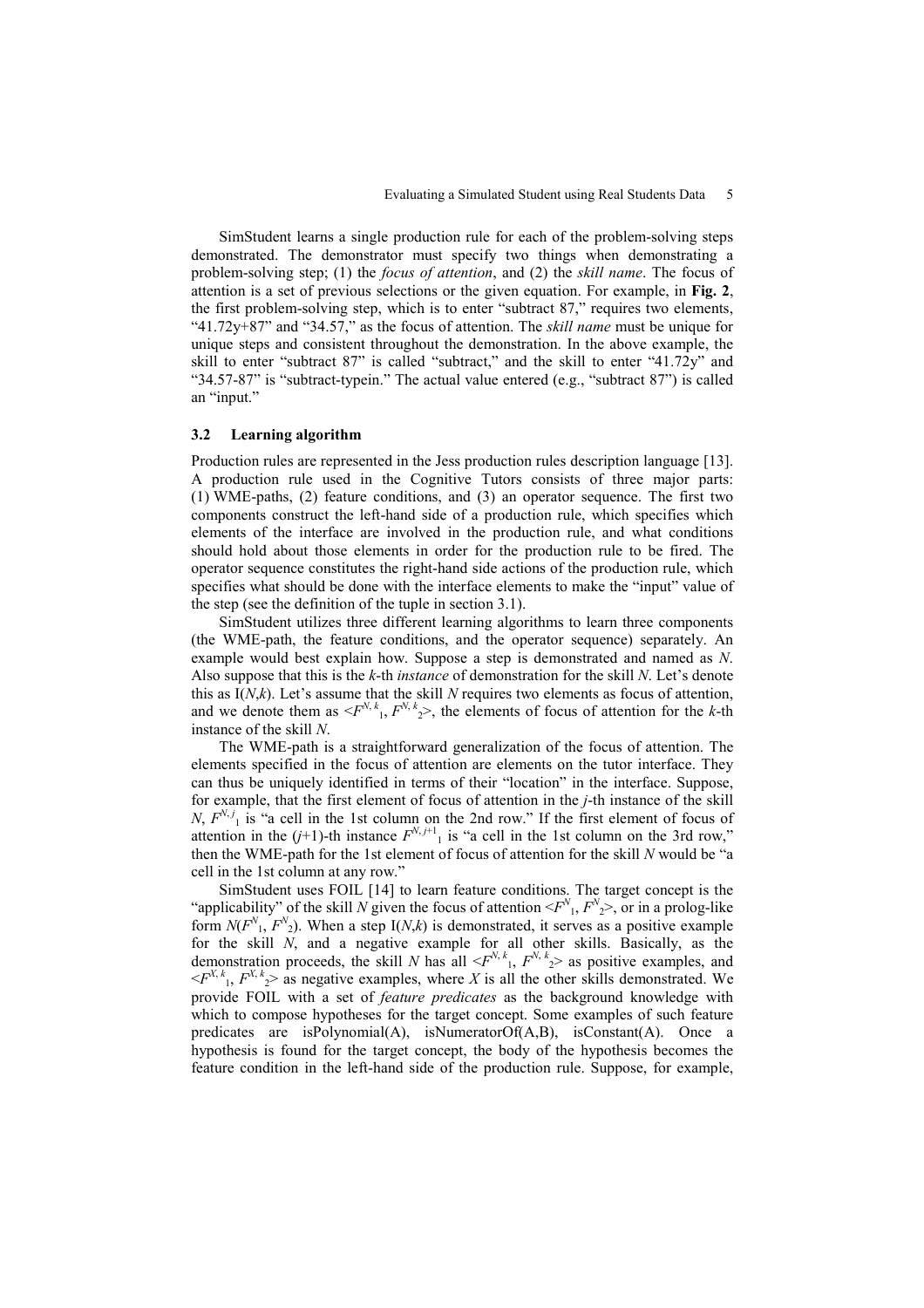that FOIL found a hypothesis  $N(F^N_1, F^N_2)$  :- isPolynomial( $F^N_1$ ), isConstant( $F^N_2$ ). The left-hand side feature condition for this production rule would then say that "the value of the first focus of attention must be a polynomial and the second value must be a constant."

SimStudent applies iterative-deepening depth-first search to learn an operator sequence for the right-hand side of the production rules. When a new instance of demonstration on skill  $N$  is provided. SimStudent searches for the shortest operator sequence that derives the "input" from the focus of attention for the all instances demonstrated. Those operators are provided prior to learning as background knowledge.

## 4 Evaluation

To evaluate the applicability of the SimStudent technology to genuine real students' learning log, we conducted an evaluation study to see (1) whether SimStudent can generate cognitive models for the real students' performance, and if so (2) how accurate such models are.

The tutor interface shown in Fig. 2 is also used in the current study as a tutor interface for SimStudent to be demonstrated. It is a simple but straightforward realization of the human students' performances in a SimStudent-readable form. There is an issue on focus of attention to be mentioned here. When the human students were using the Algebra I Tutor, they did not indicate their focus of attention, and hence no information of focus of attention is stored in the log. We have presumed that both LHS and RHS are used as the focus of attention for the action steps. Likewise, for the typein steps, we presume that the Skill Operand and the cell immediately above the cell to be typed-in are the focus of attention. So, for example in Fig. 2, if "34.57-87" is entered, which is a skill "subtract-typein", the elements "34.57" and "subtract 87" are used as the focus of attention.

#### 4.1 Data

The students' learning log was converted into problem files that SimStudent can read. Each problem file contains the sequence of problem-solving steps made by a single student to solve a single problem. There were 13451 problem-solving steps performed by 81 human students. These problem-solving steps were converted into 989 problem files.

### 4.2 Method

We applied the following validation technique. The 81 students were randomly split into 14 groups. Each of those 14 groups were used exactly once for training and once for testing. More precisely, for the *n*-th validation, the *n*-th group is used for training and the  $(n+1)$ -th group is used for testing. A total of 14 validation sessions were then run.

During training, SimStudent learned cognitive skills only on those steps that were correctly performed by the human students. In other words, SimStudent learned only the correct skill applications "demonstrated" by the human students.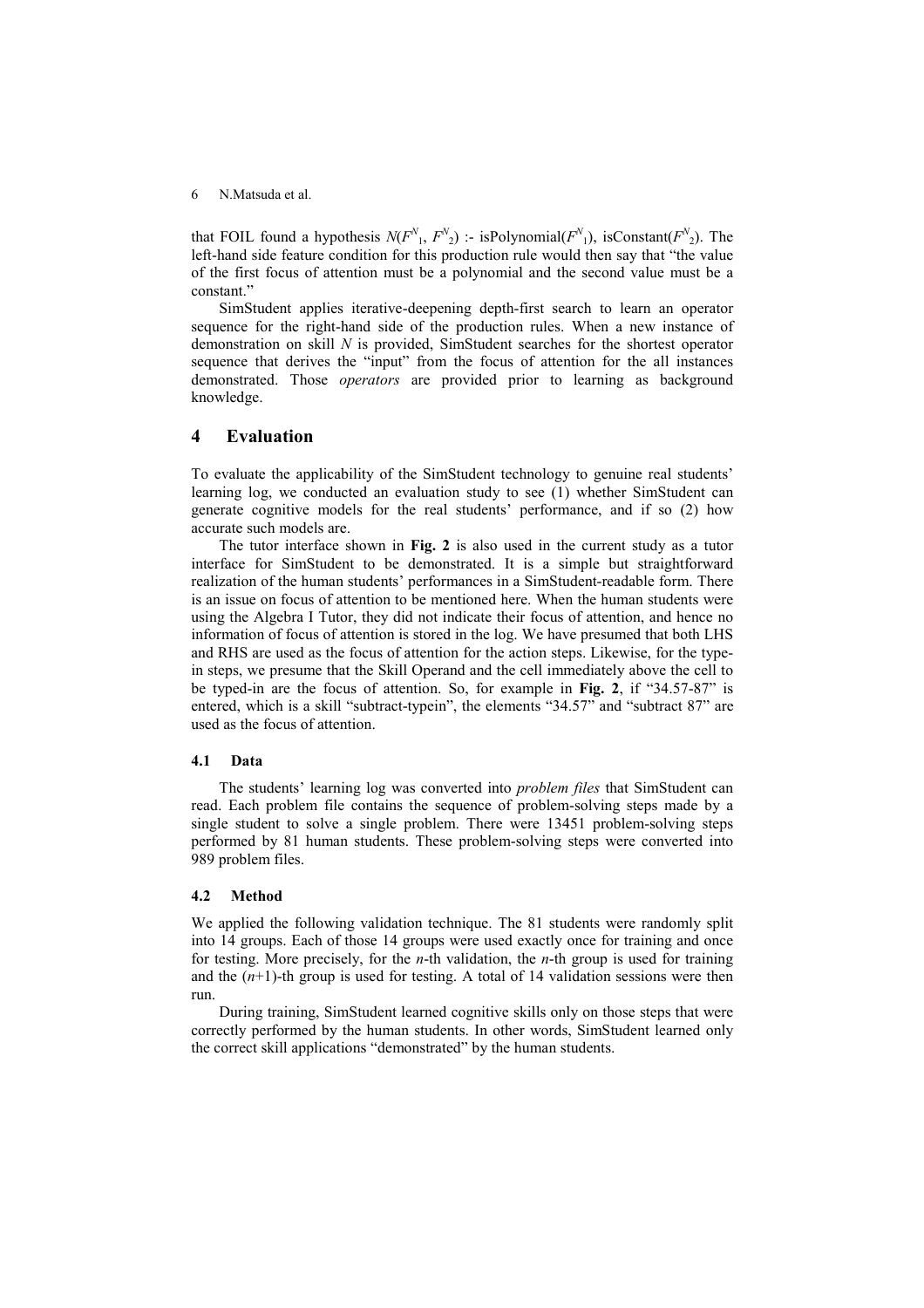Because of memory limitations, we could use only as many as 20 training and 30 test problems in each of the validation sessions. To select those problems, a human student was randomly selected in a given group. If the selected human student did not have enough problem files, then more human students were selected randomly. A total of 280 training and the 420 test problems were used across the 14 validation sessions.

In a validation session, the 30 test problems were tested. The validation took place after each training problem on which SimStudent was trained. Since there were 20 training problems, a total of 600 tests were carried out for validation. There were 32 operators and 12 feature predicates used as the background knowledge.

#### 4.3 Results

In two out of 14 validation sessions, we identified corrupted data and could not complete runs on these. In one validation session, not all cognitive skills discussed below appeared in the training problems. Hence there are 11 validation sessions (220 training and 330 test problems) used for the analysis discussed in the rest of the section.

Table 1. Frequency of learning for each skill appearing in the training problems. The numbers on the first row are the IDs for the validation sessions. The validation sessions and the skills are sorted by the total number.

| Skill           | 014 | 010 | 009 | 004 | 008 | 011 | 006 | 003 | 001 | 005 | 007 | Total Ave. |       |
|-----------------|-----|-----|-----|-----|-----|-----|-----|-----|-----|-----|-----|------------|-------|
| divide          | 22  | 21  | 22  | 20  | 22  | 19  | 20  | 21  | 20  | 21  | 20  | 228        | 20.73 |
| divide-typein   | 20  | 16  | 18  | 18  | 14  |     | 12  | 10  | 10  | 10  |     | 152        | 13.82 |
| subtract        | 15  | 18  |     | 14  | 13  |     | 16  |     |     | 11  |     | 1321       | 12.00 |
| ladd            |     | 4   | 10  | 6   | 10  |     |     |     | 14  | 10  | 13' | 99         | 9.00  |
| subtract-typein | 14  | 16  |     | 12  | 10  | ь   | 10  |     |     | 4   | 6   | 92         | 8.36  |
| multiply        |     | 10  |     | ь   |     |     |     | 10  | 8   | 6   | 6   | 92         | 8.36  |
| add-typein      |     |     | LO. |     |     |     |     |     |     | h   | 6   | 66 l       | 6.00  |
| multiply-typein |     |     |     | 6   |     |     | 4   |     | h   | 6   |     | 54         | 4.91  |
| Total           | 99  | 95  | 93  | 88  | 87  | 79  | 78  | 76  | 74  | 74  | 72  | 915        | 83.18 |

#### 4.3.1 Learning opportunities

There were 12 skills involved in the training problems. Eight of them are action skills and another four are type-in skills. Four out of the eight action skills were learned in only a very few training problems and they did not appear in all validation sessions. Therefore, we have excluded those skills from the analysis. In sum, there are four action skills and four type-in skills included in the current analysis. Table 1 shows the frequency of learning for each of those skills. The skills add, subtract, multiply, and divide are action skills. The skill add, for example, is to add a term to both sides. The skill add-typein is for a type-in step that follows the step "add." Note that those eight skills are the most basic skills used to solve simple equations.

## 4.3.2 Learning curve analysis

To analyze how SimStudent's learning improved over the time, we measured the "accuracy" of production rules on the test problems. Each time learning was completed on a training problem, each of the steps in the 30 test problems were model-traced using the production rules available at that moment. An attempt at model-tracing is defined to be *successful* when there is a production rule with the LHS conditions that hold and the RHS operator sequence generates an "input" that matches the step.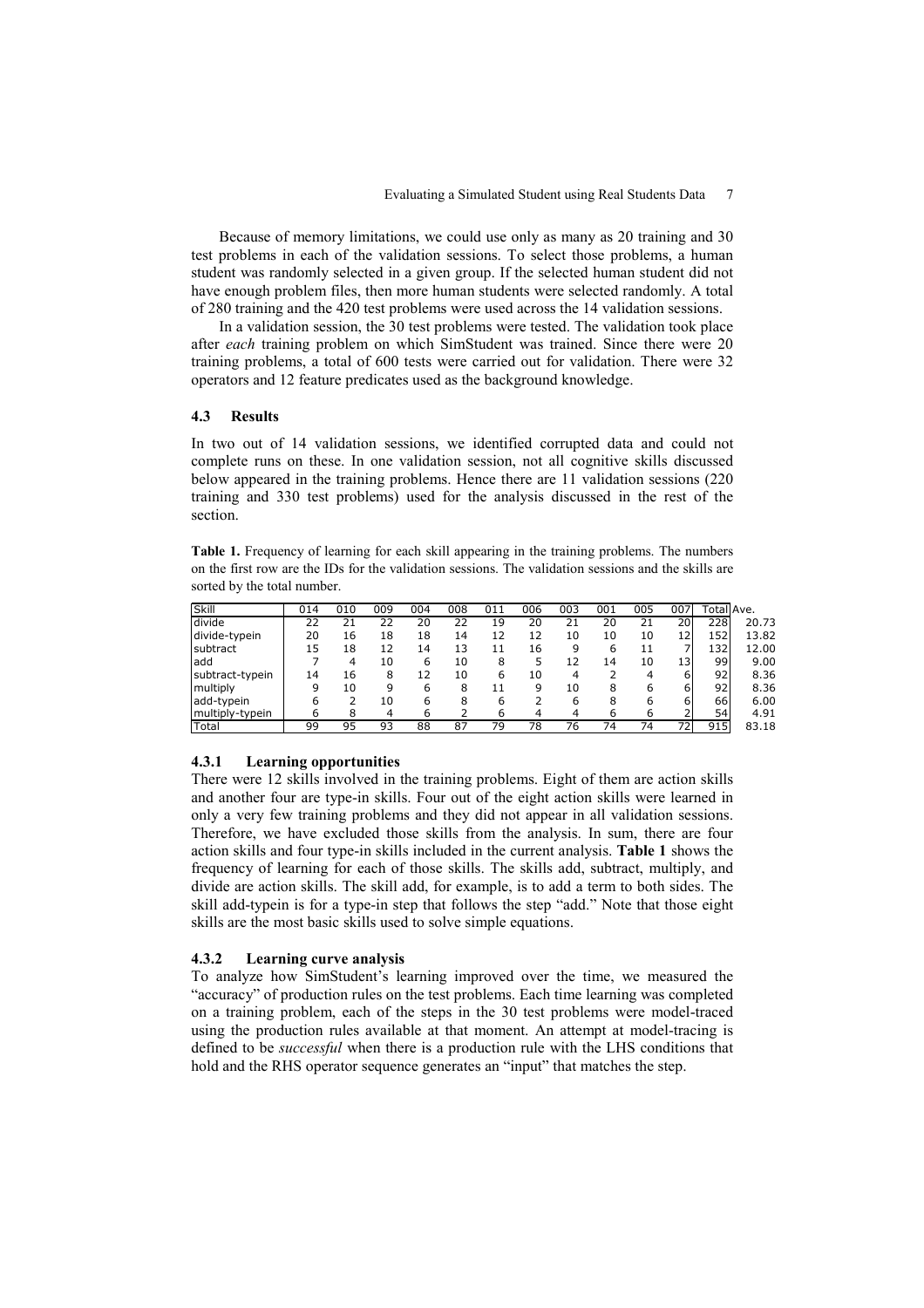

Fig. 3. Overall performance improvement in terms of the average ratio of successful modeltracing aggregated across all validation sessions and the (eight) skills. The x-axis shows the number of training problems.



Fig. 4. Learning curve on individual skills. The learning curve shown in Fig. 3 is decomposed into individual skills.

Fig. 3 shows the learning curves aggregated across all eight skills and averaged across the 11 validation sessions. Fig. 4 shows the learning curve for the individual skills. Overall, SimStudent learned skills quite well. After training on 20 problems, the ratio of successful model-tracing reached at least 73% on most of the skills. However, some skills were not exactly learned as well as the other skills – it seems to be difficult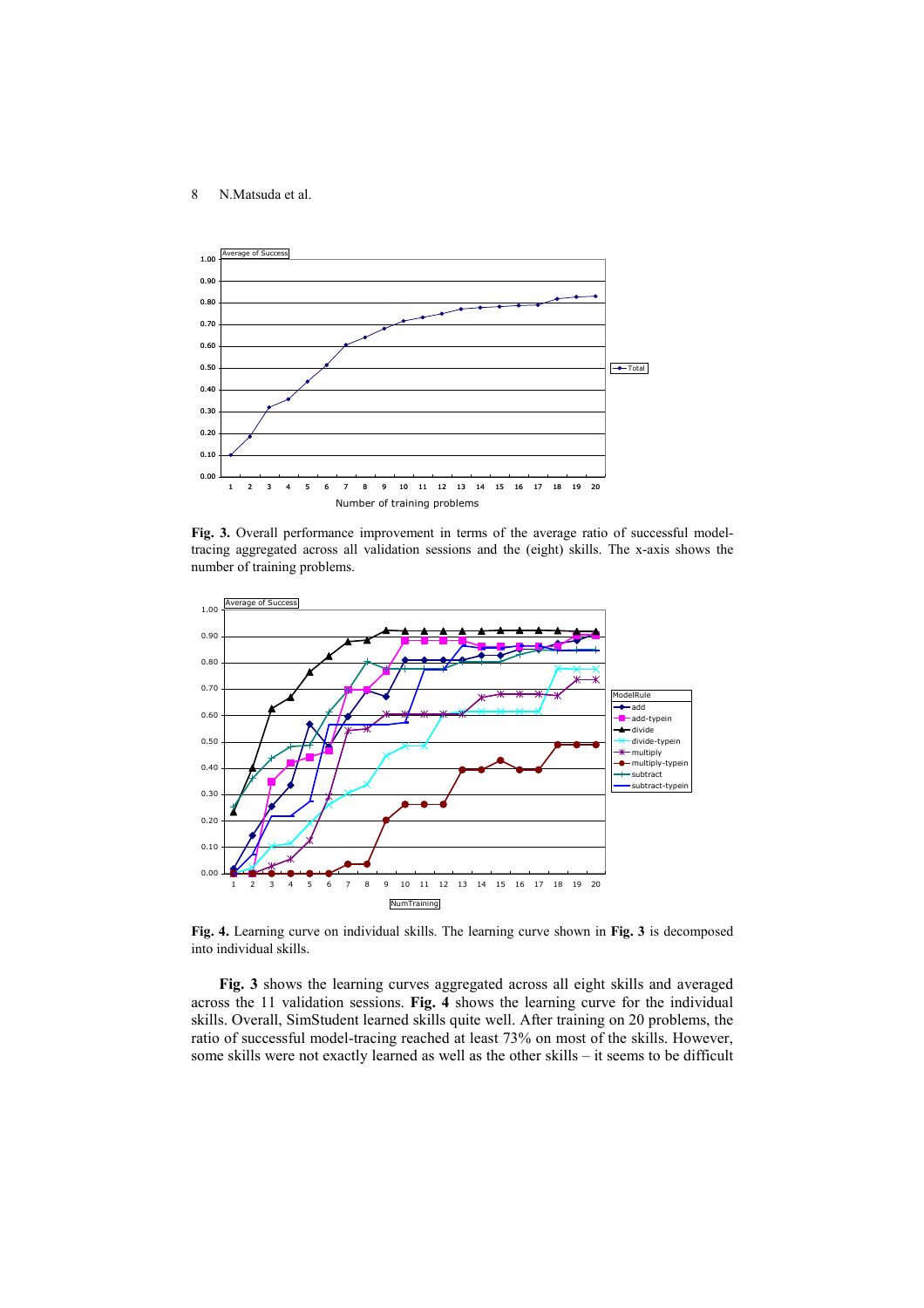to learn the skill "multiply-typein." It turned out that not all skills had the same number of opportunities to be learned. Different training problems have different solution steps, and hence contain a different number of instances for each of the skills to be demonstrated.

Fig. 5 shows how the accuracy of model-tracing grew as SimStudent had more and more opportunities to learn individual skills. The x-axis shows the frequency of learning (in contrast to the number of problems demonstrated). The y-axis shows the overall average of the average ratio of successful model-tracing aggregated from the beginning when a certain number of instances of learning occurred. That is, this graph shows how quickly (or slowly) the learning occurred. For example, even when two skills ended up with having the same performance rate (e.g., the skills "add" and "addtypein" shown in Fig. 4), it can be read from Fig. 5 that the skill "add-typein" reached its final performance quickly within only 5 instances of demonstration.

The four action skills, add, subtract, multiply, and divide, were learned at the same rate. Different type-in skills had different rates and the quality of the production rules (i.e., the accuracy of model-tracing) varied significantly. We have yet to investigate the reason for the variation in the learning rate of these skills.



Fig. 5. Average of the average ratio of successful model-tracing in the first x opportunities for learning. For example, for the skill "add," the average success ratio for the first 3 learning opportunities were .18, .50, and .64. Therefore, on the above graph, the value for the 3rd plot for add is .44.

# 5 Conclusion

We have shown that SimStudent can indeed model human students' performances from their learning activity log. The accuracy of model-tracing based on the cognitive model generated by SimStudent reached 83% after training on 20 problems performed by human students.

As long as the human students exhibit correct performances (i.e., the performances are consistent), even when they have variations in strategy and